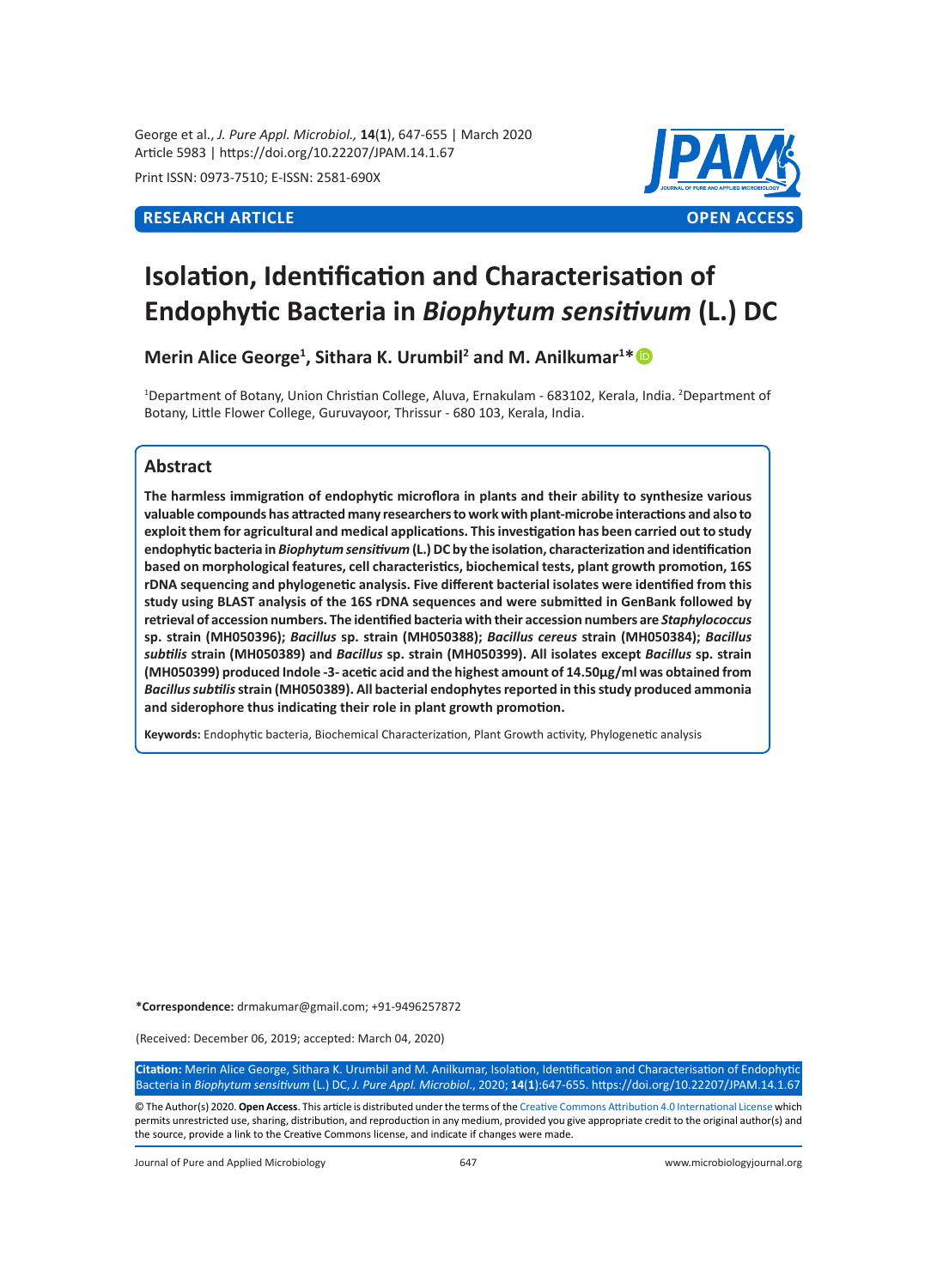### **INTRODUCTION**

The plant microbiomes have a very significant contribution in maintaining the growth and existence of their mutualistic partners. This plant-microbe co-evolution and interdependency became more significant area of research with the emergence of Lamarckian concept of the Hologenome theory of Evolution<sup>2</sup>. Endophytic bacteria are those that can live as asymptomatic colonies inside plant tissues<sup>3</sup>. The rhizosphere contains diverse variety of bacteria that can gain entry into the plant tissues during favourable conditions. The endophytic bacteria can be obligative or facultative survivals of internal plant tissues<sup>4</sup>. Bacterial endophytes gain more advantage than the epiphytic bacteria due to their direct contact with host tissues that helps in better communication and survival<sup>5</sup>. The ecological niche provided by the host plants foster the endophytes in establishing an endosymbiotic relation by providing favourable temperature, osmotic potential and pH. The epiphytic bacteria that are in direct exposure to the changing environmental conditions will not get such benefits. This selects a community of bacterial biome that can colonize endophytically. The symbiont in turn provides the host with various plant growth stimulating compounds like Indole- 3-Acetic Acid (IAA), an auxin that regulates cell division, differentiation and elongation<sup>6</sup>. They also produce iron chelating compounds like siderophores thus overcoming adverse iron limiting environmental conditions. In return, the endophytes receive shelter and nutrients from the host. Though root zones are the major sites of entry<sup>7</sup>, endophytic bacteria can also enter through natural wounds or direct entry through aerial openings<sup>8</sup> or through stem lenticels<sup>9</sup>.

Many researchers substantiated the interrelationship between the host and symbiont in different ways. The presence of 14 bacterial endophytes of *Curcuma longa* L. was categorized based on morphological, biochemical and 16S rRNA sequence analyses<sup>10</sup>. Seeds and roots of common bean revealed the endophytic colonization of bacteria<sup>11</sup>. Endophytic bacteria were already reported in the medicinally important plants such as *Mentha arvensis, Catharanthus roseus, Stevia rebaudiania and Ocimum sanctum*<sup>12</sup>. Recently, the diversity, colonization capacity and plant growth promoting activity of endophytes have been reviewed in detail<sup>13</sup>. In this context, *Biophytum sensitivum* (L.) DC, a highly valuable medicinal herb belonging to the Daspushpam category of Ayurvedically important plant of the family Oxalidaceae, has been selected for the isolation, identification and characterisation of growth promoting endophytic bacteria.

### **MATERIALS AND METHODS**

### **Collection of the plant material and Surface sterilization**

Healthy, undamaged and disease-free plants of *B. sensitivum*, collected from the Botanic Garden of Union Christian College, Aluva, Kerala, India, served as the study material for the isolation and characterisation of endophytic bacteria. **Isolation**

Collected plants were rinsed in sterile distilled water followed by its transfer to pretreatment solution containing 2% dextran for 1min with vigorous shaking without causing damage to the plant. The pre-treated plant was carefully washed with sterilized double distilled water (DDW) 4-5 times, after which the plant was washed in 0.1% mercuric chloride (HgCl<sub>2</sub>) for 1min followed by again washing in DDW five times, 2min for each wash. It was then rinsed in 70% ethanol for 1min followed by three rounds of wash in DDW for 2min each. From the final wash, 0.1ml was poured into a 2.8% nutrient agar plate which was used as control. The surface sterilized plant material was crushed with phosphate buffer saline and was diluted serially up to  $10^{-3}$  from which 0.1ml was plated on to nutrient agar plates and incubated at 28±2°C for 48hrs<sup>14</sup>. Control was observed first. Absence of bacterial growth on the control plates and efficient growth on the nutrient plates indicated complete surface sterilization of the material. Morphologically different bacterial colonies were sub cultured in fresh nutrient media followed by storage in nutrient agar for further analysis.

### **Preliminary characterisation of endophytic bacteria**

The bacterial colonies obtained were subjected to phenotypic studies by morphological and biochemical characterisation. Cultural properties like shape, elevation, edge, colour and texture of bacterial colony and microscopic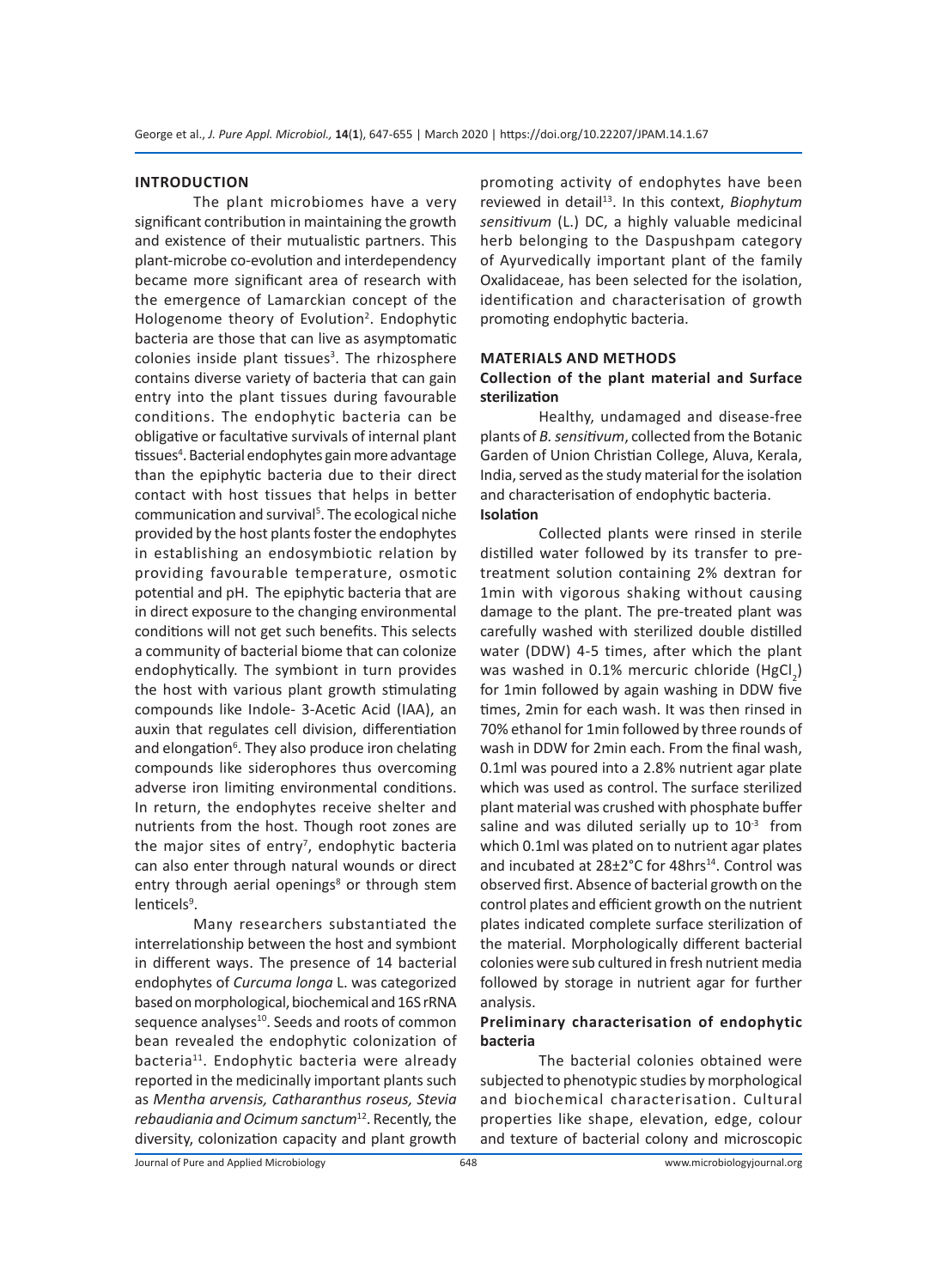examination involved motility testing, gram staining and shape of cells. Based on morphological features, the isolated bacteria were classified into five groups such as BS1, BS2, BS3,BS4 and BS5. Further experiments were conducted in these groups only. Biochemical characterisation was performed by citrate utilization, hydrogen sulphide, indole, litmus milk decolourization, nitrate reduction, oxidation-fermentation(O-F), phenylalanine deaminase, urease, Voges-Proskauer(V-P) and methyl red tests.

### **Screening for Plant Growth Activity IAA production**

The bacterial isolates were inoculated into 10mL of nutrient broth supplemented with 0.2% (v/v) of L- tryptophan and incubated for 10 days at 28°C. This culture was then centrifuged at 3000rpm for 20min and the supernatant collected<sup>15</sup>. 1mL of the supernatant was mixed with 2mL of freshly prepared Salkowski reagent (12 g of FeCl<sub>3</sub>/L, 7.9 M of  $H_2SO_4$ ) and incubated in dark for 30min. The development of red colour would indicate a positive result.

### **Quantitative Estimation of IAA**

For colourimetric estimation the bacterial isolates were inoculated into 200mL of nutrient broth supplemented with 0.2% v/v of L-tryptophan and incubated for 10 days at 28°C. After incubation, the cell free extract was collected by centrifugation at 3000rpm for 20 min. The supernatant was acidified to pH 2.5 with 1N HCl and was extracted twice with ethyl acetate. The extracted ethyl acetate fraction was vacuum dried at 40°C. The residue was resuspended in 3ml ethyl acetate, from which 1ml of the supernatant was mixed with 2ml of freshly prepared Salkowski reagent and incubated in dark for 20min. The absorbance was read at 530nm. The concentration of IAA present in each sample was calculated using standard curve plotted against varying concentrations of IAA. (Fig. 1)

### **Ammonia production**

To 10 ml bacterial suspension in peptone water, Nessler's reagent was added and the development of brown to yellow colour would indicate the production of ammonia.

### **Phosphate solubilization**

Phosphate solubilisation was tested using standard protocols<sup>14</sup>. Pikovskaya medium containing 2.4mg/mL bromophenol was used for the screening and the isolates were incubated for 48hrs. Positive results would indicate a yellow zone around the colony due to the utilization of tricalcium phosphate in the medium.

### **Siderophore production**

1ml of 2% aqueous Fe Cl<sub>3</sub> was added to 1ml of the culture supernatant obtained from King's medium, Development of orange or redbrown colouration would indicate the presence of siderophore.

### **ACC deaminase production**

The isolates were inoculated to DF salt minimal medium amended with 0.2% ammonium sulphate (w/v). The bacterial growth in this media after 2 days of incubation was considered as positive result.



## **Standard Graph of Indole Acetic Acid**

Journal of Pure and Applied Microbiology 649 www.microbiologyjournal.org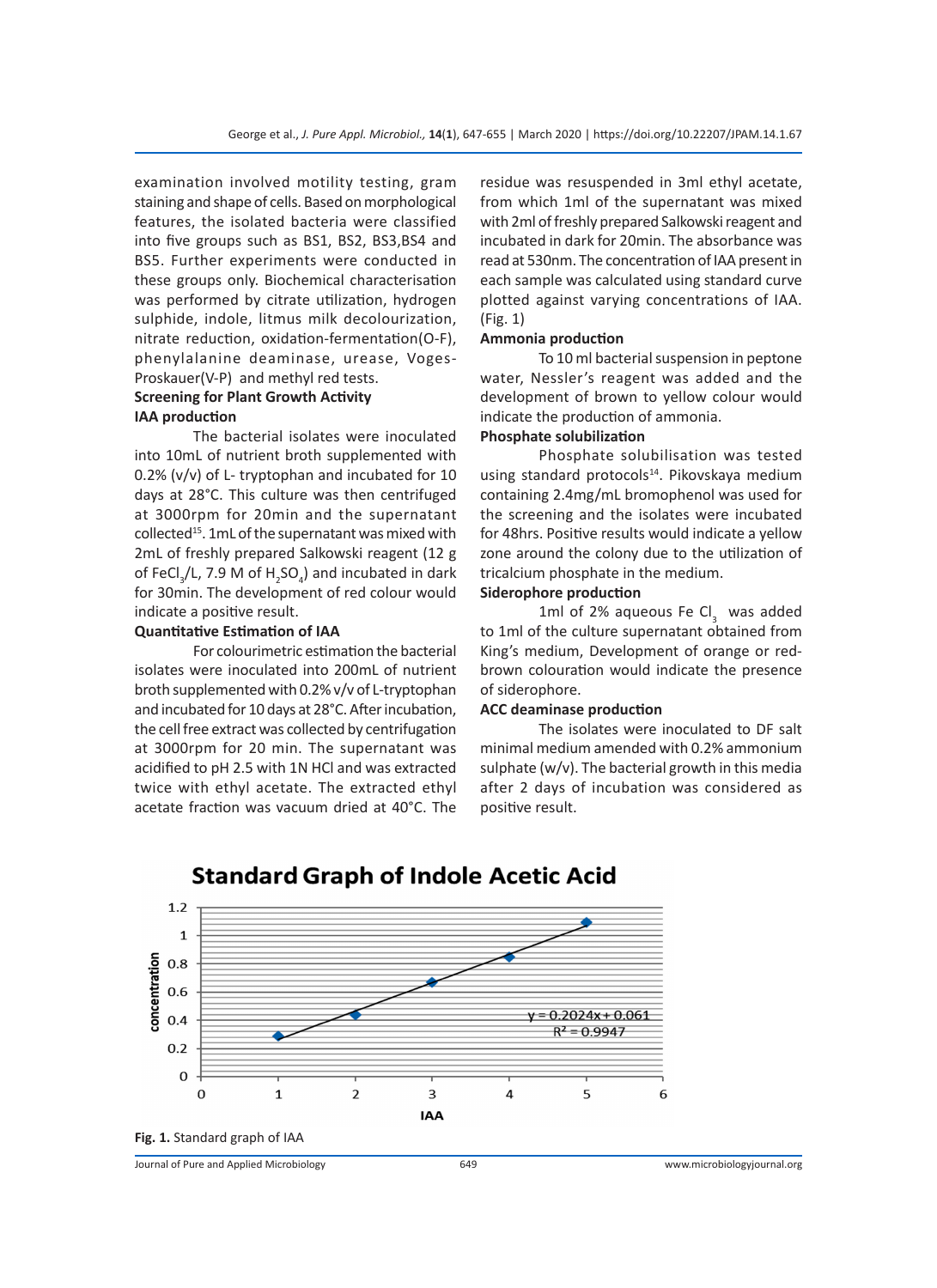### **Identification of endophytic bacteria by 16S rRNA sequencing**

Genomic DNA of the five selected strains were isolated by NucleoSpin® Tissue kit following the manufactures protocol. The DNA quality and purity were checked using agarose gel electrophoresis in 0.8% gel. The gels were visualized and analysed using Gel documentation system (Bio-Rad). PCR amplification was carried out in a 20µl reaction volume with 1X PCR buffer (100mM Tris HCl , pH-8.3; 500mM KCl), 0.2mM each dNTPs (dATP, dGTP, dCTP and dTTP), 2.5mM MgCl2, 1 U AmpliTaq Gold DNA polymerase enzyme, 0.1 mg/ml BSA, 4% DMSO, 5pM of forward and reverse primers and template DNA. The primers used for amplification of part of 16S rRNA were 16SF(5'CAGGCCTAACACATGCAAGTC3') and 16SR (5'GGGCGGWGTGTACAAGGC). The PCR amplification was carried out for 35 cycles in a thermal with initial denaturation at 95°C for 5.00 min followed by 35 cycles at 95°C for 30 s, annealing at 60°C for 40s and extension at 72°C for 60s and one cycle of final extension for 7min at 72°C. Sequencing reaction was done using the BigDye Terminator v3.1 Cycle sequencing Kit (Applied Biosystems, USA) following manufactures protocol. The sequence quality was checked using Sequence Scanner Software v1 (Applied Biosystems) and the quality check was done using Geneious Version R6. The DNA sequences were compared with the Genbank database using BLASTN software16. The nucleotide sequences of the partial 16S rDNA gene segments were deposited in GenBank and their accession numbers were obtained. With the above

**Table 1.** Screening for Biochemical Characteristics of the endophytic isolates.

| <b>Isolates Citrate</b> |                          |                          | Klingler iron agar test Indole<br>tator |           | Litmus milk Mitrate O-F PAD Urease VP MR<br>Utilization C <sub>2</sub> O H <sub>2</sub> S Fermen- Production decolourization reducing |           |    |   |   |  |
|-------------------------|--------------------------|--------------------------|-----------------------------------------|-----------|---------------------------------------------------------------------------------------------------------------------------------------|-----------|----|---|---|--|
| BS1                     |                          |                          | DF                                      | $\ddot{}$ | ۰                                                                                                                                     | $\div$    |    |   |   |  |
| BS <sub>2</sub>         |                          |                          | DF                                      | $\ddot{}$ | $\ddot{}$                                                                                                                             | $\ddot{}$ | ΝF | ۰ |   |  |
| BS3                     | $\overline{\phantom{a}}$ | $\overline{\phantom{a}}$ | DF                                      | $\ddot{}$ | $\ddot{}$                                                                                                                             | $\ddot{}$ | F  |   | ٠ |  |
| BS4                     | $\overline{\phantom{a}}$ | $\overline{\phantom{0}}$ | DF                                      | $\ddot{}$ | $\ddot{}$                                                                                                                             | $\ddot{}$ | F  |   |   |  |
| BS5                     |                          |                          | DF                                      | $\ddot{}$ | $\ddot{}$                                                                                                                             | $\ddot{}$ |    |   |   |  |

Symbols and abbreviations: DF-Dextrose Fermentators; F-Fermentators; NF-Non fermentators

| <b>Isolates</b> | <b>IAA</b><br>Production | Ammonia<br>production | Siderophore | Phosphate<br>production solubilization | ACC deaminase<br>activity |  |
|-----------------|--------------------------|-----------------------|-------------|----------------------------------------|---------------------------|--|
| BS1             |                          | +                     |             |                                        |                           |  |
| BS <sub>2</sub> |                          | +                     |             |                                        |                           |  |
| BS3             |                          |                       |             |                                        |                           |  |
| BS4             |                          |                       |             |                                        |                           |  |
| BS5             |                          |                       |             |                                        |                           |  |

**Table 2.** Screening for Plant growth promotion activity

**Table 3.** BLAST analysis and sequence submission

| Source organism      | <b>Bacterial</b><br>strain | Accession<br>number | Nearest phylogenetic neighbour              | Homology |
|----------------------|----------------------------|---------------------|---------------------------------------------|----------|
| Biophytum sensitivum | BS1                        | MH050396            | Staphylococcus sp. strain Y117(JX077097.1)  | 97%      |
| Biophytum sensitivum | BS <sub>2</sub>            | MH050388            | Bacillus sp. strain YNA54 (JN867119.1)      | 99%      |
| Biophytum sensitivum | BS <sub>3</sub>            | MH050384            | Bacillus cereus strain EP218 (MG778892.1)   | 98%      |
| Biophytum sensitivum | BS4                        | MH050389            | Bacillus subtilis strain EAF42 (MG593998.1) | 98%      |
| Biophytum sensitivum | BS <sub>5</sub>            | MH050399            | Bacillus sp. strain KUDC1744(KC414723.1)    | 98%      |

Journal of Pure and Applied Microbiology

650 www.microbiologyjournal.org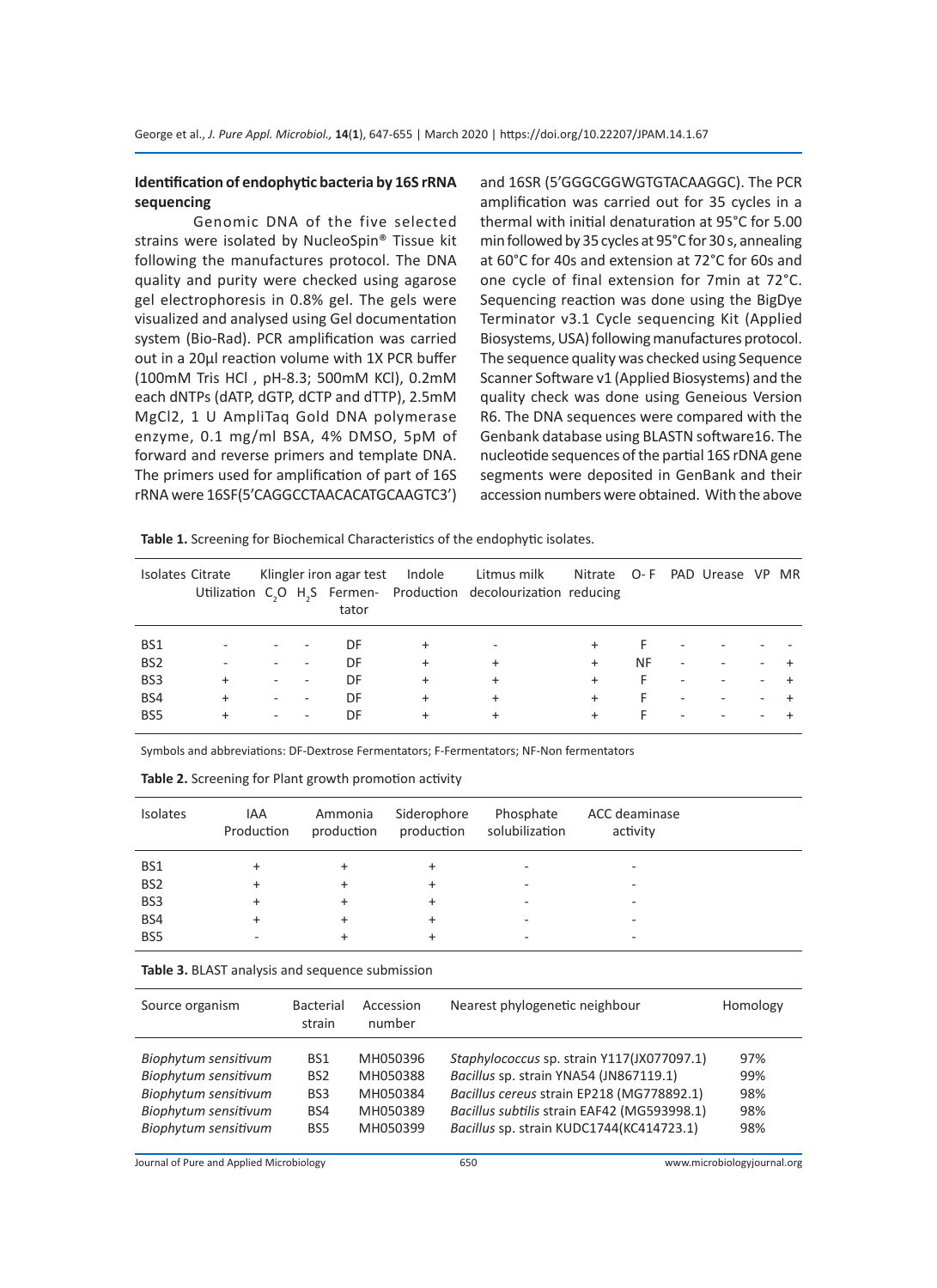sequences a phylogenetic tree was drawn using MEGA  $X^{17}$  (Version 10.1.7) and the evolutionary history was inferred using Neighbour-Joining method with 1000 bootstrap replicates $^{18}$ .

### **RESULTS**

Endophytic bacteria capable of producing various compounds with therapeutic applications can be considered as a potential alternative to the natural products. With exponential growth rate of population and declining food availability, plant growth promoting endophytic bacteria became potent area of research. Endophytic bacteria can be used as a possible eco-friendly option for enhancing productivity and growth of plants. Experimentation using HgCl<sub>2</sub> and ethanol as surface sterilant displayed satisfactory results which was evident while observing the control that showed no bacterial colonies. Five distinct bacterial colonies were identified by morphological characteristics, biochemical tests and 16S rDNA analysis. Based on this the bacteria were named from BS1, BS2, BS3, BS4 and BS5. Visual morphological studies on the cultural properties of the isolates revealed that all isolates were irregular in shape showing raised

elevation except BS4 with umbonate elevation. All the isolates had undulate edge except BS3 which showed entire edge. A smooth texture was observed for all the isolates with pale white to yellow colouration. All the bacteria were gram positive and except BS1 all others were motile and rod shaped. The biochemical and physiological characterization of the isolates were summarised in Table 1. From this it was evident that all isolates produced nitrate and indole and fermented dextrose. BS3, BS4 and BS5 utilised citrate as the main carbon source while BS1 and BS2 were citrate negative. Except BS1, all other isolates decolourised litmus milk and fermented methyl red, thus indicating their ability to transform the components of milk and production of stable acids during fermentation respectively. On the contrary, all isolates showed negative results to urease production, VP test, phenylalanine deaminase reduction test, CO<sub>2</sub> production and H<sub>2</sub>S production.

Screening for plant growth promotion activities of the isolates as exhibited in Table 2 revealed that BS4 produced highest amount of IAA (14.50µg/ml) whereas BS1, BS2 and BS3 produced 12.6 , 11.93, and 11.13µg/ml IAA respectively. But BS5 produced the least amount





Journal of Pure and Applied Microbiology 651 www.microbiologyjournal.org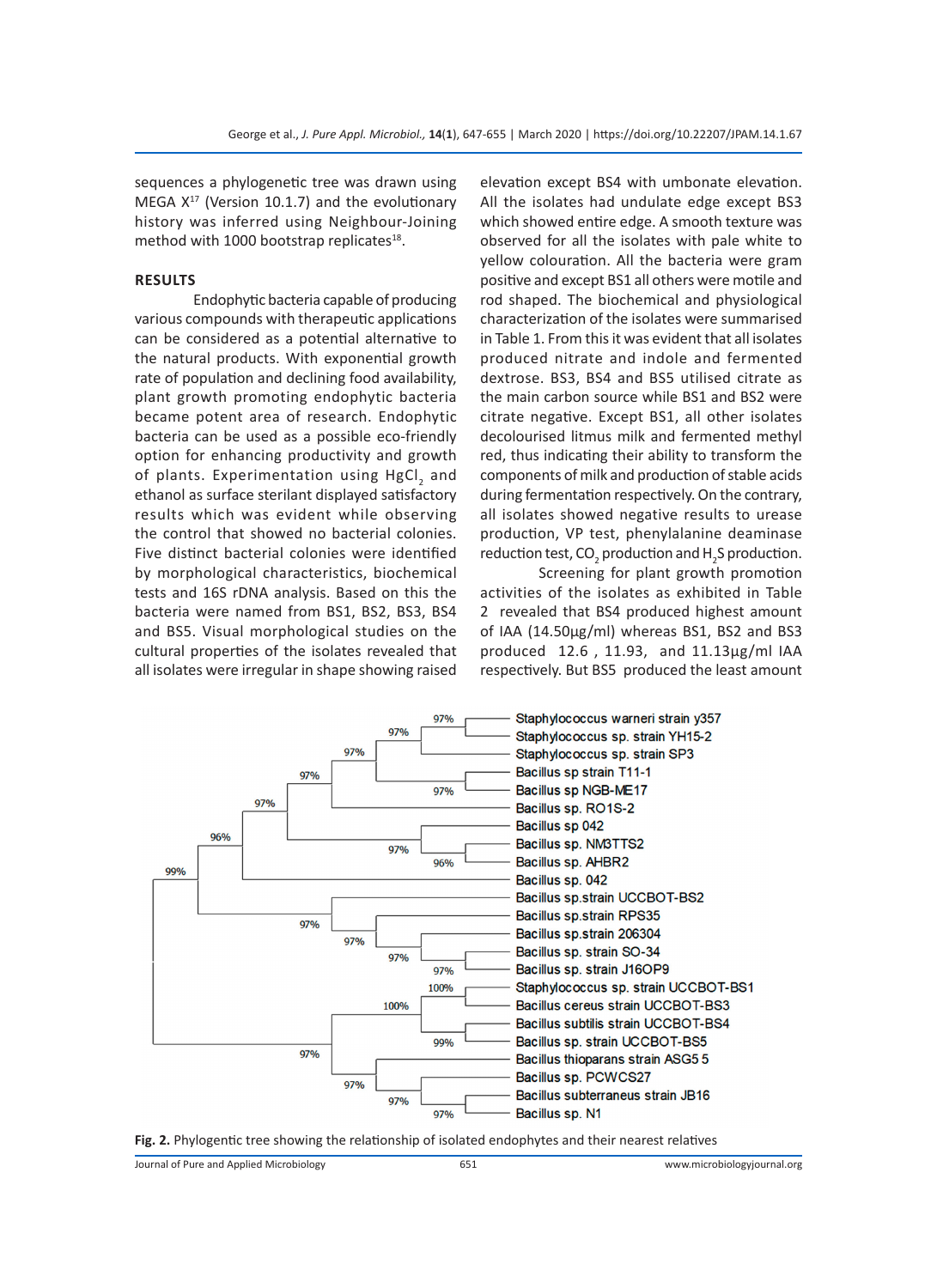of IAA (8.56µg/ml). However, all the isolates produced ammonia and siderophore. 16S rDNA sequencing was done to identify the bacterial isolates. The sequences were compared with Genbank database and species identification was done based on the results of the BLAST analysis. Accordingly, the five different isolates were named as *Staphylococcus* sp. strain (BS1), *Bacillus* sp. strain (BS2), *Bacillus cereus* strain (BS3), *Bacillus subtilis* strain (BS4) and *Bacillus* sp. strain (BS5). The sequences were submitted in the Genbank and corresponding accession numbers were obtained such as MH050396 (BS1) with 1,122bp long sequence, MH050388(BS2) with 1,118bp long sequence, MH050384(BS3) with 1,121bp long sequences, MH050389(BS4) with 1,114bp long sequence and MH050399(BS5) with 1,125bp long sequence as given in Table 3. A phylogenetic tree was constructed using MEGA X that indicated their closeness to other taxonomically similar microorganisms Fig. 2. The phylogenetic tree revealed distinct clustering of BS1, BS3, BS4 and BS5 which is an indication of their close relatedness whereas BS2 formed a separate clade. The optimal tree was with the sum of branch length = 63.21930360. The evolutionary distances were computed using Maximum Composite Likelihood method<sup>19</sup> and were in the units of the number of base substitutions per site. The proportion of sites where at least one unambiguous base is present in at least one sequence for each descendent clade is shown next to each internal node in the tree. This analysis involved 23 nucleotide sequences. All ambiguous positions were removed for each sequence pair (pairwise deletion option). There were a total of 1125 positions in the final dataset.

### **DISCUSSION**

The study on isolation and characterisation of bacterial endopytes in *B. sensitivum* has been undertaken to prove the ability of such bacteria in regulating plant growth and development. The most important prerequisite for endophyte isolation is the standardisation of an effective surface sterilization of the plant material. In the present experiment successful surface sterilization has been achieved using  $HgCl<sub>2</sub>$  and ethanol and similar results were reported earlier<sup>12</sup>. Even though surface sterilization was achieved, successful growth of endophytes depends on

whether the chemical agent adversely affected the endophytic microbiome of that plant or not<sup>20,21</sup>. From *B. sensitivum* bacterial endophytes such as *Staphylococcus* sp. strain, *Bacillus* sp. strain, *Bacillus cereus* strain, *Bacillus subtilis*  strain and *Bacillus* sp. strain were isolated and identified based on morphological, biochemical and molecular methods. It is a routine practice in microbiology to identify bacteria based on visual morphology and biochemical tests. Even after these regular experimentations, the identity of bacteria may become a problem that cannot be solved by Bergey's manual of bacteriology. Hence molecular characterisation using 16S rDNA sequencing was employed for the identification of endophytes from *B. sensitivum*. 16S rDNA was highly conserved, distributed unvaryingly in the genome of microbes and less influenced by horizontal gene transfer<sup>22</sup>. However certain variable regions in 16S rDNA are prone to variations. This variability can be used as a tool for the classification of endophytes by designing PCR primers for conserved regions<sup>23</sup>. Based on 16S rDNA sequencing of endophytic bacteria in *B. sensitivum* we obtained five-gram positive bacteria that were phylogenetically classified using BLAST analysis and MEGA X software. Among the different endophytes *Bacillus subtilis*  strain and *Bacillus cereus* strain were previously reported<sup>10,24,25</sup>. Based on molecular analysis, a phylogenetic tree was constructed revealing the evolutionary relationship between the isolates and other taxonomically related microorganisms. Two major clades were formed with an inferior clade that separated the *Staphylococcus* sp. strain from all the four isolates, clustered away from BS1. Similar to the present study, various evolutionary studies on endophytic bacteria residing in several plants have been performed by using phylogenetic tree26. Costa et al. $^{27}$  isolated bacterial endophytes of the genera *Staphylococcus* and *Bacillus* from the leaves of *Phaseolus vulgaris*. The presence of *Bacillus* sp. has been previously reported from the roots of *Cassia tora* L28. Endophytic bacteria were previously reported as protagonist in regulating plant growth, development as well as survival. Etesami et al. $29$  was of opinion that the most substantial plant growth promoting factor was IAA, contributing to the successful colonization of bacteria inside the plant tissues. In *B. sensitivum*,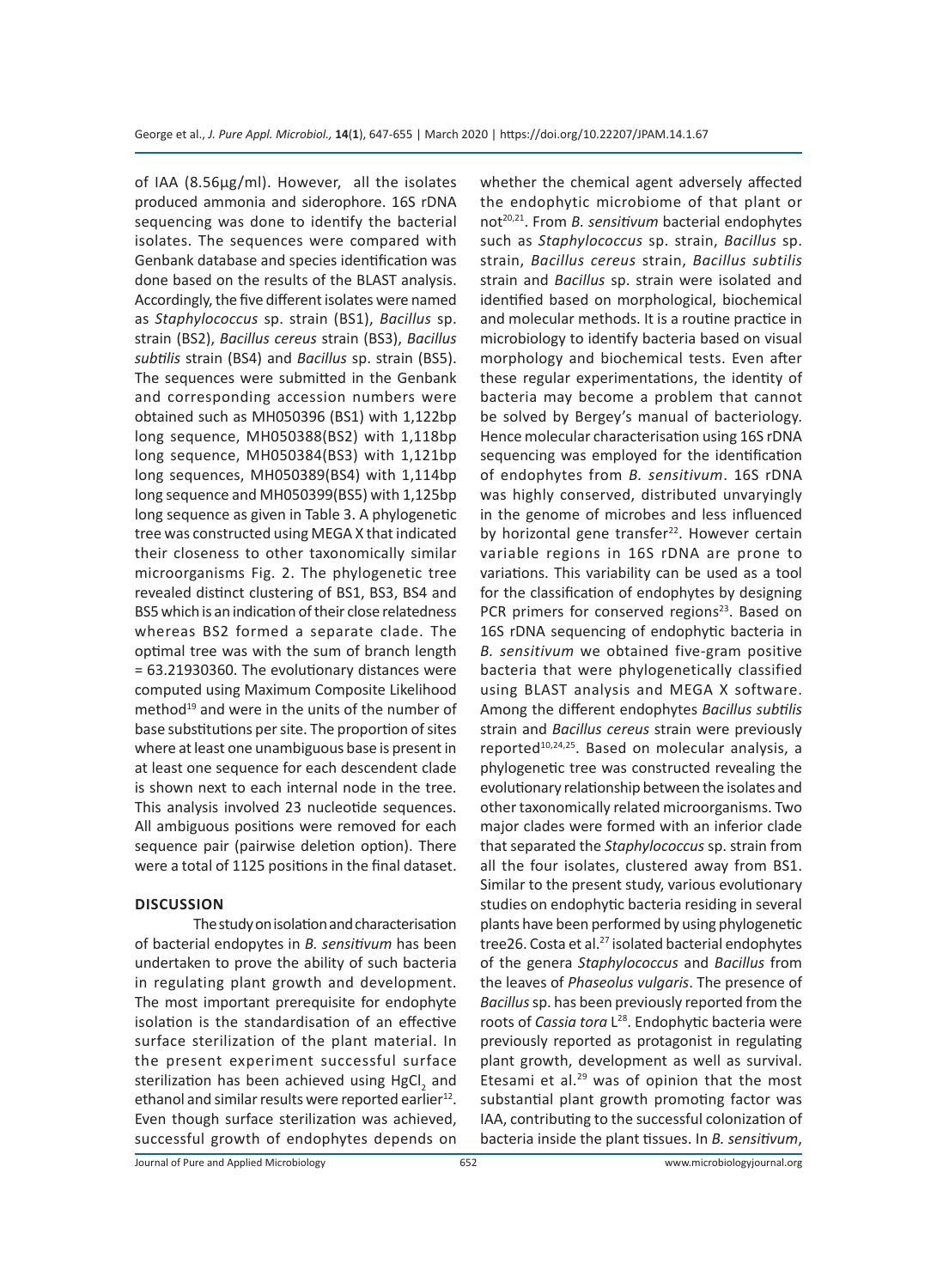all the endophytic strains except *Bacillus* sp. strain (BS5) produced substantial amount of IAA when tryptophan was present. BS4 produced the highest amount of IAA (14.50µg/ml). This could be a major contributing factor towards increased plant growth promotion<sup>30</sup>. Similar results were reported with *Bacillus cereus* (ECL1) and *Bacillus*  sp. strain (ECL3) as producers of IAA in the rhizome of *Curcuma longa* L<sup>10</sup>. Kumar et al.<sup>28</sup> also reported the production of IAA by bacterial endophytes such as *Bacillus subtilis* sp. strain that promotes plant growth. In the present study, all the isolated strains produced ammonia which can be considered as a contributing trait for plant growth promotion<sup>31</sup>. A study on the characterisation of the bacterial endophytes from both leguminous and non-leguminous plants revealed a total of 44 bacterial endophytes that exhibited the ability to produce ammonia<sup>32</sup>. Research reports documented by Ngoma et al.<sup>33</sup> revealed that except *Stenotrophomonas maltophilia*, all the seven bacterial endophytes produced ammonia which indicated their significance in plant development. Screening for siderophore production showed a positive result by all the isolates which may be advantageous to iron deficient plants by chelating Fe<sup>3+ 34</sup>. Similar results were shown during the study conducted by Brigido et al. $35$  in which 33.3% of the test bacterial endophytes isolated from Chickpea showed the ability to synthesize siderophores, thus playing an indirect role in inhibiting the multiplication of phytopathogens by sequestrating iron. The present investigation revealed that none of the isolates were able to synthesize phosphate and ACC deaminase. On the contrary, Oteino et al.<sup>36</sup> verified a moderate to high profile of phosphate solubilization capacities in which *Pseudomonas* strains L111, L228 and L321 showed good phosphate solubilizing ability and the L321strain expressing the trait in phosphate limiting conditions. Contrasting results were also shown by various researchers for the production of ACC deaminase substantiating their ability to promote plant growth<sup>37</sup>.

### **CONCLUSION**

The results from the study demonstrated the successful isolation of five endophytic bacteria associated with *B. sensitivum*. These isolates confer plant growth promotion by producing many compounds like IAA, siderophore and ammonia. Among the isolates BS4 was found to produce the highest amount of IAA which was quantitatively confirmed. 16S rDNA sequencing was conducted and the corresponding sequences of all the five isolates were submitted in GeneBank Database and obtained unique accession numbers. This study demonstrated that plant growth promoting trait of the endophytic bacteria could be exploited in future as a contributing factor for the growth of the economically important plants. Thus, future experimentation can be directed towards the goal to exploit plant growth promoting traits of the endophytic isolates to increase the production of good quality crops. This bioresource can be considered as a safer, eco-friendly and sustainable alternative in amending the agricultural crop yields when compared to chemical fertilizers that often harm the environment and humans.

### **ACKNOWLEDGMENTS**

The authors are grateful to the Department of Botany, Union Christian College, Aluva and Rajiv Gandhi Centre for Biotechnology, Trivandrum for the facilities provided.

### **CONFLICT OF INTEREST**

The authors declare that there is no conflict of interest.

### **FUNDING**

None.

### **AUTHORS' CONTRIBUTION**

All authors listed above have made a direct involvement in the work and approved it for publication.

### **DATA AVAILABILITY**

All the data obtained in the study are incorporated in the manuscript.

### **ETHICS STATEMENT**

This article does not contain any study involving human participants or animals.

### **REFERENCES**

1. Berendsen RL, Pietese CMJ, Bakker P. The rhizosphere microbiome and plant health. *Trends in Plant Sci.*,2012; **17**: 478-486. https://doi.org/10.1016/j.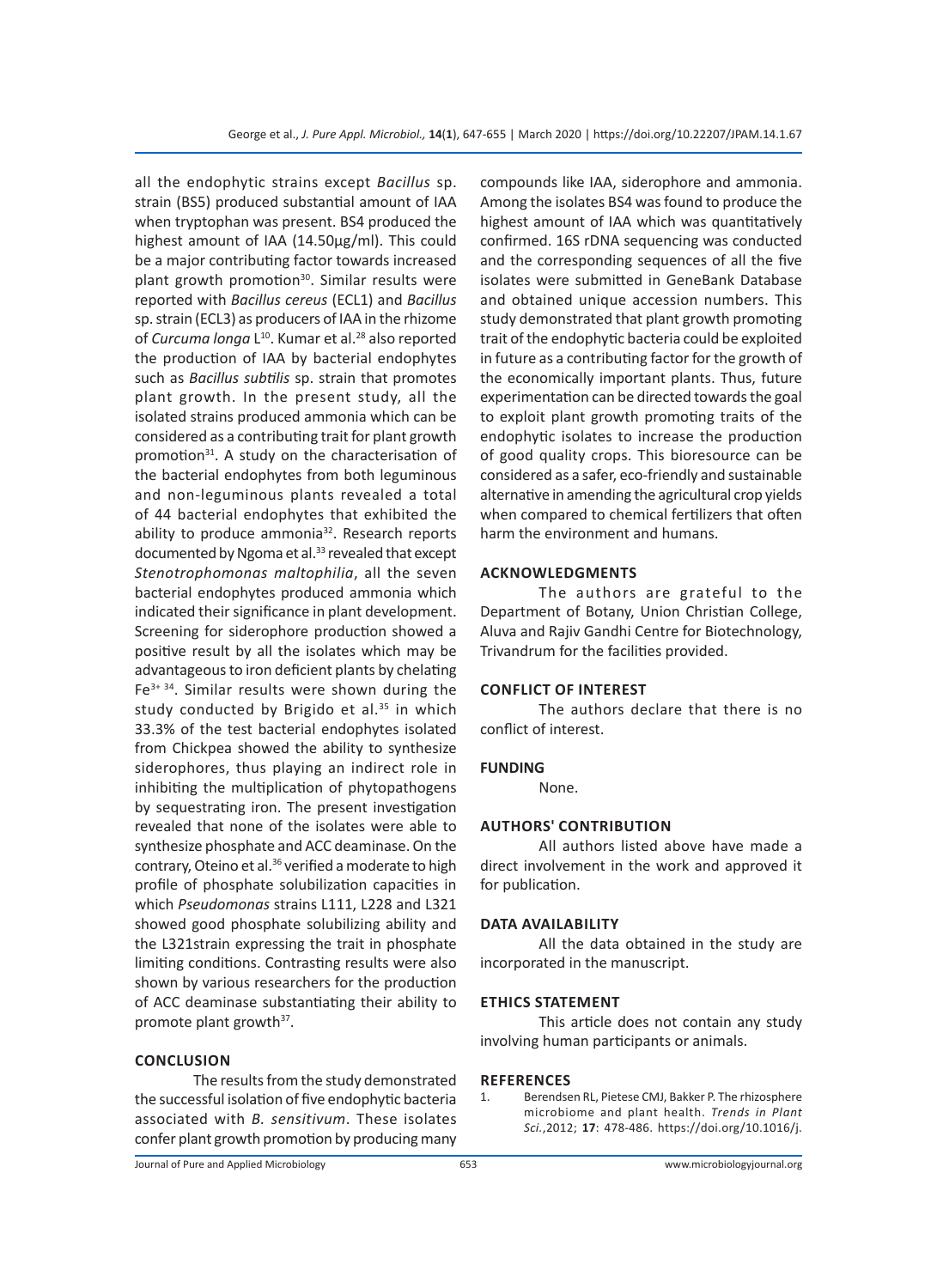tplants.2012.04.001

- 2 Rosenberg E, Sharm G, Zilber-Rosenberg I. The hologenome theory of evolution contains Lamarckian aspects within a Darwian framework. *Environ Microbiol.*,2009, **11**(12): 2952-62. https://doi. org/10.1111/j.1462-2920.2009.01995.x
- 3. Arora J, Ramawat KG. An Introduction to Endophytes. *Sustainable Develop and Biod*. 2017; **9**: 1-23. https:// doi.org/10.1007/978-3-319-66541-2\_1
- 4. Kado CI. Plant Pathogenic bacteria, pp 659-674. In: Balows A, Truper H G, Dworkin M, Harder W, Schleifer KH (eds). The prokaryotes Vol I, New York, 1992.
- 5. Hallmann J, Quadt-Hallmann A, Mahaffee WF, Kloepper JW. Bacterial endophytes in agricultural crops. *Can J Microbiol.*, 1997a; **43**(10): 895-914. https://doi. org/10.1139/m97-131
- 6. Taghavi S, Garafola C, Monchy S, Newman L, Hoffman A, Weyens N, Barac T, Vagronsveld J, Van der Lelie D. Genomic survey and characterization of endophytic bacteria exhibiting a beneficial effect on the growth and development of popular trees. *Appl Environ Microbiol.*, 2009; **75**(3): 748–757. https://doi. org/10.1128/AEM.02239-08
- 7. Quadt- Hallmann A, Kloepper JW. Immunological detection and localization of the Cotton endophyte *Enterobacter asburiae* JM22 in different plant species. *Can. J. Microbial.*, 1996; **42**: 1144 -1154.https://doi. org/10.1139/m96-146.
- 8. Sharrock KR, Parkes SL, Jack HK, Rees-George J, Hawthorne BT. Involvement of bacterial endophytes in storage rots of buttercup squash (*Cucurbita maxima*. D.hybrid Delicia). *New Zealand J. Crop Horticultural Sci.*, 1991; **19**: 157–165. https://doi.org/10.1080/01 140671.1991.10421794
- 9. Kluepfel DA. The behavior and tracking of bacteria in the rhizosphere. *Ann. Rev. Phytopath.*, 1993; **31**: 441–472. https://doi.org/10.1146/annurev. py.31.090193.002301
- 10. Kumar A, Singh R, Yadav A, Giri DD, Singh KP, Pandey DK. Isolation and bacterial characterization of bacterial endophytes of *Curcuma longa*. *L. Biotech.*, 2016; **6**: 60. https://doi.org/10.1007/s13205-016-0393-y
- 11. Lopez-Lopez A, Rogel MA, Ormeno-orillo Martinez-Romero J. *Phaseolus vulgaris* seed born endophytic community with novel bacterial species such as Rhizobium endophytum sp. *Applied Microb.*, 2010; **33**: 322-327.https://doi.org/10.1016/j. syapm.2010.07.005
- 12. Anjum N, Chandra R. Endophytic bacteria: Optimization of isolation procedure from various medicinal plants and their preliminary characterization. *AJPCR.*, 2015; **8**: 233-238.
- 13. Maela PM, Serepa Dlamini MH.Current Understanding of Bacterial Endophytes, Their Diversity, Colonization and Their Roles in Promoting Plant Growth. *Appli Microbiol.*, 2019; **5**: 1.
- 14. Jasim B, Jimtha JC, Mathew J, Radhakrishnan EK. Isolation and characterization of plant growth promoting endophytic bacteria from rhizome of Zingiber officinale. *Biotech.*, 2013; **4**: 197-204.https:// doi.org/10.1007/s13205-013-0143-3
- 15. Rahman A, Sitepu R, Tang S Y, Hashidoko Y. Salkowski's

reagent test as a primary screening index for functionalities of Rhizobacteria isolated from wild dipterocarp saplings growing naturally on mediumstrongly acidic tropical peat soil. *Biosci Biotech Bioch.*, 2010; **74**: 2202-2208. https://doi.org/10.1271/ bbb.100360

- 16. Altschul SF, Madden TL, Schaffer AA, Zhang J, Zhang Z, Miller W, Lipman DJ. Gapped BLAST and PSI-BLAST: a new generation of protein database search programs. *Nucleic Acids Res.*, 1997; **1**: 3389-3402.https://doi. org/10.1093/nar/25.17.3389
- 17. Kumar S, Stecher G, Li M, Knyaz C and Tamura K. MEGA X: Molecular Evolutionary Genetics Analysis across computing platforms. *Mol Biol Evol.*, 2018; **35**: 1547- 1549. https://doi.org/10.1093/molbev/msy096
- 18. Saitou N and Nei M. The neighbor-joining method: A new method for reconstructing phylogenetic trees. *Mol Biol Evol.*, 1987; **4**: 406-425.
- 19. Tamura K, Nei M and Kumar S. Prospects for inferring very large phylogenies by using the neighbour-joining method. *PNAS.*, 2004; **101**: 11030-11035. https://doi. org/10.1073/pnas.0404206101
- 20. Mercado-Blanco J, Lugtenberg BJJ Biotechological Applications of Bacterial Endophytes. *Current Biotech.*,2014; **3**: 60-75. https://doi.org/10.2174/22 115501113026660038
- 21. Eevers N, Gielen M, Sanchez-Lopez A, Jaspers S, White JC, Vangronsveld J, Weyens N. Optimization of isolation and cultivation of bacterial endophytes through addition of plant extract to nutrient media. *Microbial Biotech.*, 2015; **8**: 707–715. https://doi. org/10.1111/1751-7915.12291
- 22. Daubin V, Moran NA, Ochman H. Phylogenetics and the cohesion of bacterial genomes. *Science*, 2003; **301**: 829-832. https://doi.org/10.1126/science.1086568
- 23. Head IM, Saunders JR, Pickup RW. Microbial evolution, diversity and ecology: A decade of ribosomal RNA analysis of uncultivated microorganisms. *Microb Ecol.*, 1998; **35**: 1-21. https://doi.org/10.1007/ s002489900056
- 24. Deng Y, Chen H, Li C, Xu J, Qi Q, Xu Y, Zhu Y, Zheng J, Peng D, Ruan L, Sun M.Endophyte *Bacillus subtilis* evade plant defence by producing lantibiotic subtilomycin to mask self-produced flagellin. *Commun Bio.*, 2019; **2**. https://doi.org/10.1038/s42003-019-0614-0
- 25. Urumbil SK, Anilkumar M. Isolation, Identification and characterisation of plant growth promoting bacterial endophytes from *Emilia sonchifolia* (Linn.) DC. *Asian J. of Microbiol. Biotech. Env. Sc.*,2019; **21**: 648-655.
- 26. Etminani F, Harighi B.Isolation and Identification of Endophytic Bacteria with Plant Growth Promoting Activity and Biocontrol Potential from Wild Pistachio Trees. *Plant Pathol J.*, 2018; **34**: 208-217. https://doi. org/10.5423/PPJ.OA.07.2017.0158.
- 27. Costa LEO, Vieira de Queiroz M, Borges AC, Alencar de Moraes C, Fernandes de Araujo E. Isolation and Characterization of endophytic bacteria isolated from the leaves of the common bean. *Braz J Microbiol.*, 2012; 1562-1575. https://doi.org/10.1590/S1517- 83822012000400041
- 28. Kumar V, Kumar A, Pandey KD and Roy BK. Isolation and characterization of Bacterial endophytes from the